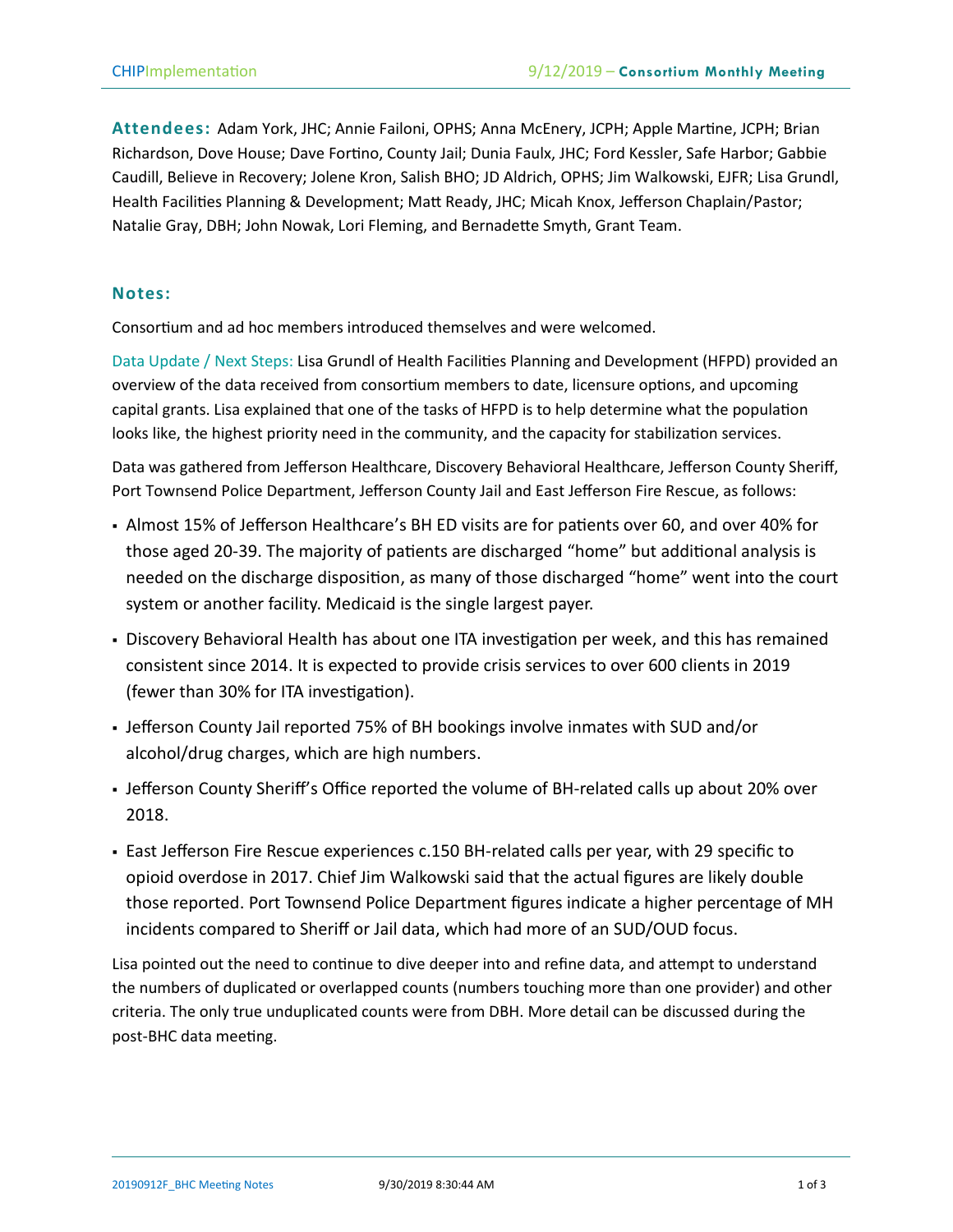Meanwhile, HFPD needs clarification on what the group is aiming to focus on and what the priorities are, and the group needs to consider options within the licensure. Some priority considerations include:

- What the party patient populations are (a residential treatment facility, crisis stabilization unit, emergency triage, evaluation and treatment, secure detox, voluntary v involuntary, involuntary SUD detox, short term, ITA v voluntary,
- Should the focus be SUD/OUD, mental health, etc. or should the facility be in a position to deal with a lot of these different issues?)

HFPD recommends meeting with the Department of Health for confirmation of Licensure options, and will be meeting with Julie Tamara at the Department of Health on Tuesday, 17<sup>th</sup> September, where they will also try to give her a picture of the patients we are taking about, discuss the pros and cons of various options, and reimbursement options. They will also why there are so few crisis stabilization facilities in the state (only 2?), and if a local facility would be compelled to take individuals from outside the county.

Lisa also detailed a new state capital grant, "Secure Withdrawal Management and Stabilization Facility," for up to \$2,000,000 that is due November  $6<sup>th</sup>$ , 2019. After a lot of discussion, the group prioritized Voluntary over Involuntary, Treatment over Crisis Stabilization, and Mental Health over Drug/Alcohol treatments, so it was decided that this grant was not the right fit for the consortium and thus not worth pursuing.

HRSA Deliverables: John outlined that, with the \$200,000 HRSA grant, there are a number of mandatory deliverables. The *MOU* was one, and has been finalized and signed by 7 of 9 people and submitted to HRSA. The next is a Needs Assessment. The group has been sent out a CDC strategies document and a *GAP Analysis Tool* (which has been adopted by HRSA for other grantees!), and which the CHIP Team has taken a first stab at completing the narrative but would like BHC and ad hoc members to review and send Berni any amendments, deletions or additions they would like to make to the document. In addition, BHC and ad hoc members were asked to rate from 1-5 (5 being high) the sections on what they, their agency and their community's support for the various strategies are, and send to Berni or have her meet with them. The CHIP Team also took a first pass at determining where we are in the various sections of the *Needs Assessment* (strength, weakness, in between), and request that BHC and ad hoc members review that document and provide feedback to the grant team. Finally, there is a *narrative document* as part of this Needs Assessment which the grant team are asking the members to review and provide feedback on at the next meeting. The *Strategic Plan* is also imminent, due January 1 st, 2020.

Joint Board Meeting, September 30<sup>th</sup>: John invited and encouraged all members to attend the Joint Board Meeting (Hospital and Dept Health boards) on September 30<sup>th</sup> at the Cotton building in Port Townsend from 1:00pm to 3:00 pm. Siri Kushner will be presenting an early outcome summary of the CHA and the CHIP Team will present general progress on the CHIP Plan.